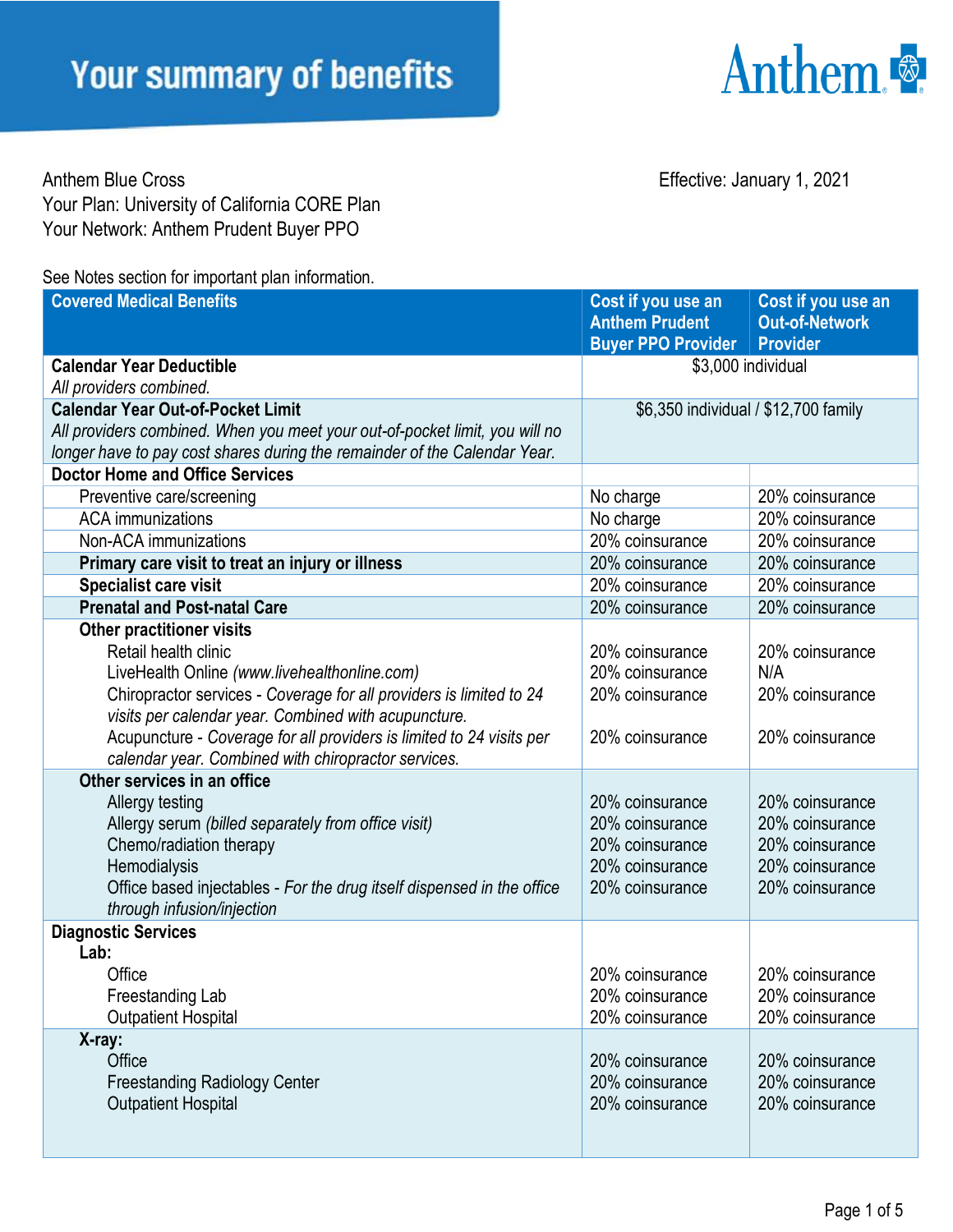### **Your summary of benefits**

## Anthem.

| <b>Covered Medical Benefits</b>                                        | Cost if you use an        | Cost if you use an    |
|------------------------------------------------------------------------|---------------------------|-----------------------|
|                                                                        | <b>Anthem Prudent</b>     | <b>Out-of-Network</b> |
|                                                                        | <b>Buyer PPO Provider</b> | <b>Provider</b>       |
| Advanced diagnostic imaging (for example, MRI/PET/CAT scans):          |                           |                       |
| Office                                                                 | 20% coinsurance           | 20% coinsurance       |
| <b>Freestanding Radiology Center</b>                                   | 20% coinsurance           | 20% coinsurance       |
| <b>Outpatient Hospital</b>                                             | 20% coinsurance           | 20% coinsurance       |
| <b>Emergency and Urgent Care</b>                                       |                           |                       |
| Emergency room facility services, doctor and other services            | 20% coinsurance           | 20% coinsurance       |
| Ambulance (air and ground)                                             | 20% coinsurance           | 20% coinsurance       |
| Not subject to the calendar year deductible                            |                           |                       |
| <b>Urgent Care (office setting)</b>                                    | 20% coinsurance           | 20% coinsurance       |
| Outpatient Mental/Behavioral Health and Substance Abuse                |                           |                       |
| Doctor office visit                                                    | 20% coinsurance           | 20% coinsurance       |
| <b>Facility fees</b>                                                   | 20% coinsurance           | 20% coinsurance       |
| <b>Outpatient Surgery</b>                                              |                           |                       |
| <b>Facility fees:</b>                                                  |                           |                       |
| Hospital                                                               | 20% coinsurance           | 20% coinsurance       |
| <b>Freestanding Surgical Center</b>                                    | 20% coinsurance           | 20% coinsurance       |
| Doctor and other services                                              | 20% coinsurance           | 20% coinsurance       |
| Hospital Stay (all inpatient stays including maternity, mental/        |                           |                       |
| behavioral health, and substance abuse)                                |                           |                       |
| Facility fees (for example, room & board)                              | 20% coinsurance           | 20% coinsurance       |
| <b>Bariatric surgery</b>                                               | 20% coinsurance           | Not covered           |
| (Medically necessary surgery for weight loss, for morbid obesity only) |                           |                       |
| Doctor and other services                                              | 20% coinsurance           | 20% coinsurance       |
| <b>Recovery &amp; Rehabilitation</b>                                   |                           |                       |
| Home health care                                                       | 20% coinsurance           | Not covered           |
| Coverage is limited to 100 visit limit per Calendar Year.              |                           |                       |
| Rehabilitation/Habilitation services (for example,                     |                           |                       |
| physical/speech/occupational therapy):                                 |                           |                       |
| Office - Costs may vary by site of service.                            | 20% coinsurance           | 20% coinsurance       |
| Outpatient hospital                                                    | 20% coinsurance           | 20% coinsurance       |
| <b>Cardiac rehabilitation</b>                                          |                           |                       |
| Office                                                                 | 20% coinsurance           | 20% coinsurance       |
| Outpatient hospital                                                    | 20% coinsurance           | 20% coinsurance       |
| <b>Skilled Nursing Care (in a facility)</b>                            | 20% coinsurance           | 20% coinsurance       |
| Coverage for all providers is limited to 100 days per calendar year.   |                           |                       |
| <b>Hospice</b>                                                         | 20% coinsurance           | Not covered           |
| <b>Durable Medical Equipment</b>                                       | 20% coinsurance           | 20% coinsurance       |
| <b>Prosthetic Devices</b>                                              | 20% coinsurance           | 20% coinsurance       |
| <b>Hearing Aids</b>                                                    | Not covered               | Not covered           |
| <b>Diabetes Care Benefits</b>                                          |                           |                       |
| Devices, equipment and supplies                                        | 20% coinsurance           | 20% coinsurance       |
| Diabetes self-management training - office location                    | 20% coinsurance           | 20% coinsurance       |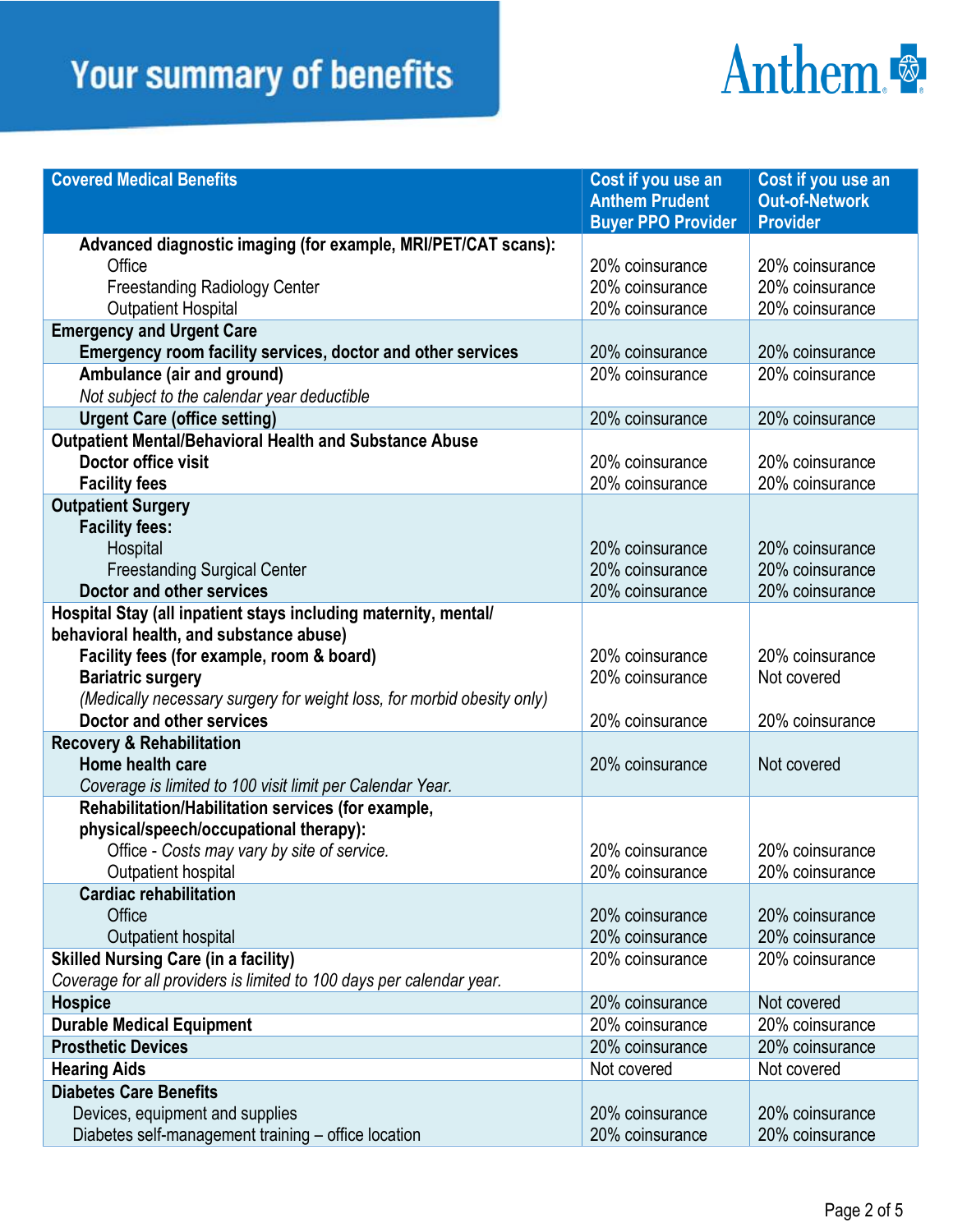### **Your summary of benefits**

# Anthem.

| <b>Covered Medical Benefits</b>                                                                                                                                                                                                                        | Cost if you use an<br><b>Anthem Prudent</b><br><b>Buyer PPO Provider</b>                  | Cost if you use an<br><b>Out-of-Network</b><br><b>Provider</b> |  |  |
|--------------------------------------------------------------------------------------------------------------------------------------------------------------------------------------------------------------------------------------------------------|-------------------------------------------------------------------------------------------|----------------------------------------------------------------|--|--|
| <b>Travel Immunizations</b>                                                                                                                                                                                                                            |                                                                                           |                                                                |  |  |
| <b>ACA Travel immunizations</b>                                                                                                                                                                                                                        | No charge                                                                                 | 20% coinsurance                                                |  |  |
| Non-ACA Travel immunizations: Japanese Encephalitis, Rabies, Typhoid,                                                                                                                                                                                  | 20% coinsurance                                                                           | 20% coinsurance                                                |  |  |
| and Yellow Fever                                                                                                                                                                                                                                       |                                                                                           |                                                                |  |  |
| <b>Family Planning</b>                                                                                                                                                                                                                                 |                                                                                           |                                                                |  |  |
| Counseling and consulting (includes insertion of IUD, as well as injectable                                                                                                                                                                            | No charge                                                                                 | 20% coinsurance                                                |  |  |
| and implantable contraceptives for women)                                                                                                                                                                                                              |                                                                                           |                                                                |  |  |
| Tubal ligation (an additional facility copayment may apply when services are                                                                                                                                                                           | No charge                                                                                 | 20% coinsurance                                                |  |  |
| rendered in a hospital)                                                                                                                                                                                                                                |                                                                                           |                                                                |  |  |
| Vasectomy (an additional facility copayment may apply when services are                                                                                                                                                                                | 20% coinsurance                                                                           | 20% coinsurance                                                |  |  |
| rendered in a hospital)                                                                                                                                                                                                                                |                                                                                           |                                                                |  |  |
| <b>Care Outside of Plan Service Area</b>                                                                                                                                                                                                               |                                                                                           |                                                                |  |  |
| Within the United States: Blue Cross Blue Shield Global Core                                                                                                                                                                                           | All covered services provided through a<br>BlueCard® Program, for out-of-state            |                                                                |  |  |
|                                                                                                                                                                                                                                                        | emergency and non-emergency care, are                                                     |                                                                |  |  |
|                                                                                                                                                                                                                                                        | provided at the Anthem Prudent Buyer PPO<br>level of the local Blue Plan allowable amount |                                                                |  |  |
|                                                                                                                                                                                                                                                        |                                                                                           |                                                                |  |  |
| Outside of the United States: Blue Cross Blue Shield Global Core                                                                                                                                                                                       | when you use an In-Network provider.<br>All covered services for emergency and non-       |                                                                |  |  |
|                                                                                                                                                                                                                                                        | emergency care will be eligible for                                                       |                                                                |  |  |
|                                                                                                                                                                                                                                                        | reimbursement when received outside the US.                                               |                                                                |  |  |
|                                                                                                                                                                                                                                                        | Please refer to the Anthem Prudent Buyer                                                  |                                                                |  |  |
|                                                                                                                                                                                                                                                        | PPO level of benefits for covered services and                                            |                                                                |  |  |
|                                                                                                                                                                                                                                                        | corresponding member liability.                                                           |                                                                |  |  |
| <b>Covered Prescription Drug Benefits</b>                                                                                                                                                                                                              | Cost if you use an                                                                        | Cost if you use a                                              |  |  |
|                                                                                                                                                                                                                                                        | <b>In-Network</b>                                                                         | <b>Non-Network</b>                                             |  |  |
|                                                                                                                                                                                                                                                        | <b>Pharmacy</b>                                                                           | <b>Pharmacy</b>                                                |  |  |
| <b>Pharmacy Deductible</b>                                                                                                                                                                                                                             | <b>Combined with Medical</b>                                                              |                                                                |  |  |
|                                                                                                                                                                                                                                                        |                                                                                           |                                                                |  |  |
| <b>Pharmacy Out of Pocket</b>                                                                                                                                                                                                                          | Combined with Medical                                                                     |                                                                |  |  |
| Prescription Drug Coverage - This plan uses the Essential 4-Tier Drug List. Drugs not on the list are not covered. Please<br>refer to the drug list at www.anthem.com/ca/pharmacyinformation to determine which Tier(s) apply to your prescription(s). |                                                                                           |                                                                |  |  |
| Retail Pharmacies - up to a 30 day supply                                                                                                                                                                                                              |                                                                                           |                                                                |  |  |
|                                                                                                                                                                                                                                                        |                                                                                           |                                                                |  |  |
| <b>Tier 1 - Typically Generic</b>                                                                                                                                                                                                                      | 20% coinsurance per                                                                       | 20% coinsurance per                                            |  |  |
|                                                                                                                                                                                                                                                        | prescription                                                                              | prescription                                                   |  |  |
| Tier 2 - Typically Preferred/Brand                                                                                                                                                                                                                     | 20% coinsurance per                                                                       | 20% coinsurance per                                            |  |  |
|                                                                                                                                                                                                                                                        | prescription                                                                              | prescription                                                   |  |  |
| Tier 3 - Typically Non-Preferred / Some Specialty Drugs                                                                                                                                                                                                | 20% coinsurance per                                                                       | 20% coinsurance per                                            |  |  |
|                                                                                                                                                                                                                                                        | prescription                                                                              | prescription                                                   |  |  |
|                                                                                                                                                                                                                                                        |                                                                                           |                                                                |  |  |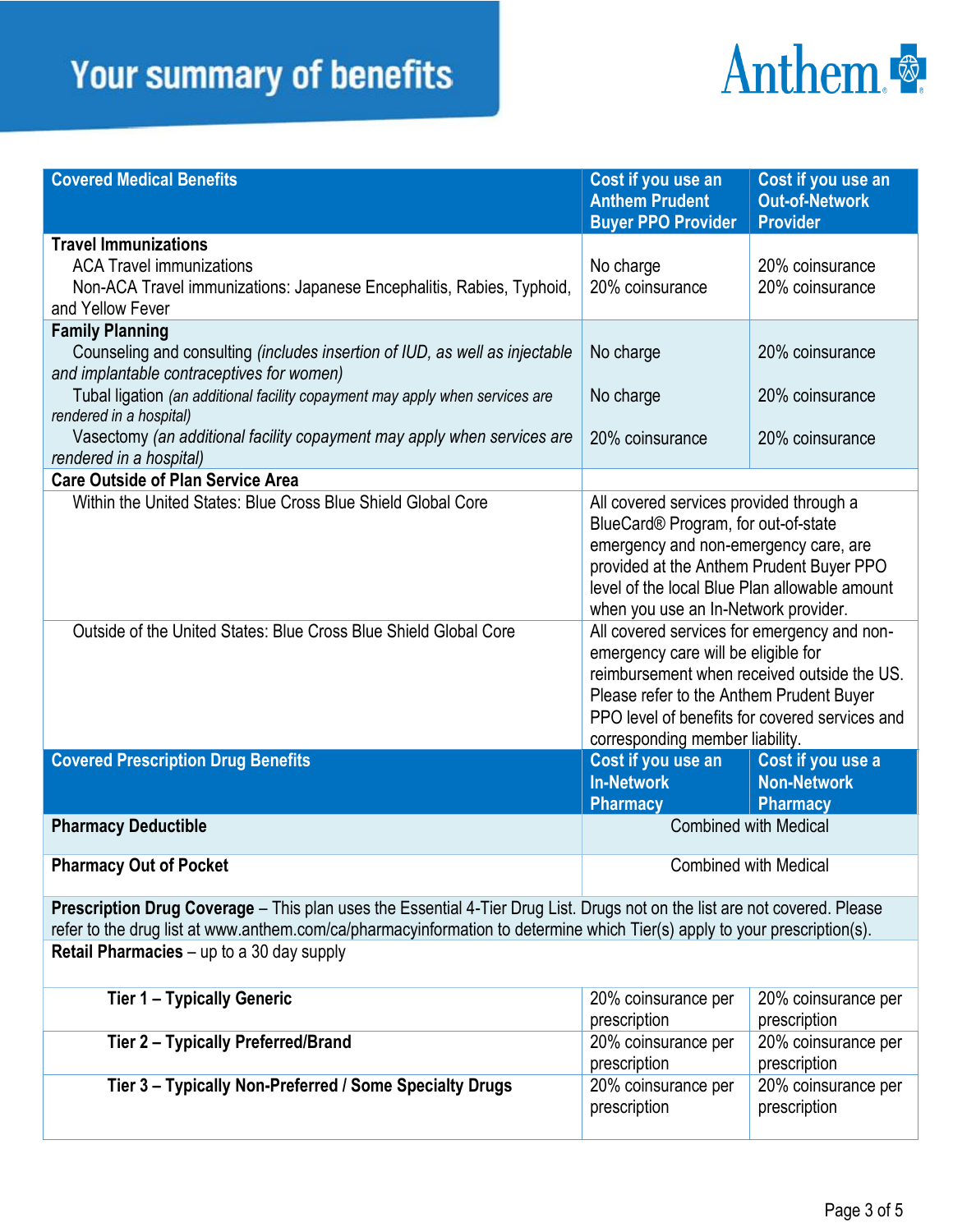#### **Your summary of benefits**

## Anthem

| <b>Covered Prescription Drug Benefits</b>                                                                                                                                                                           | Cost if you use an<br><b>In-Network</b><br><b>Pharmacy</b>              | Cost if you use a<br><b>Non-Network</b><br><b>Pharmacy</b> |  |  |
|---------------------------------------------------------------------------------------------------------------------------------------------------------------------------------------------------------------------|-------------------------------------------------------------------------|------------------------------------------------------------|--|--|
| Home Delivery Pharmacy, UC Pharmacies, Retail90 Pharmacies - up to a 90 day supply                                                                                                                                  |                                                                         |                                                            |  |  |
| <b>Tier 1 - Typically Generic</b>                                                                                                                                                                                   | 20% coinsurance per<br>prescription                                     | Not covered                                                |  |  |
| Tier 2 - Typically Preferred/Brand                                                                                                                                                                                  | 20% coinsurance per<br>prescription                                     | Not covered                                                |  |  |
| Tier 3 - Typically Non-Preferred / Some Specialty Drugs                                                                                                                                                             | 20% coinsurance per<br>prescription                                     | Not covered                                                |  |  |
| IngenioRx Specialty Pharmacy and Select UC Pharmacies - up to a 30 day supply#                                                                                                                                      |                                                                         |                                                            |  |  |
| Tier 4 - Typically Specialty Drugs<br>\$200 maximum per prescription for Oral Anti-Cancer medications                                                                                                               | 20% coinsurance per<br>prescription                                     | Not covered                                                |  |  |
| <b>Contraceptive Drugs and Devices</b><br>Up to a 12-month supply of contraceptive drugs when dispensed or furnished<br>at one time.                                                                                | \$0 copay per<br>prescription<br>(deductible waived)                    | Not covered                                                |  |  |
| <b>Smoking Cessation Products</b><br>Over-the Counter Drugs with prescription and Prescription Drugs                                                                                                                | \$0 copay per<br>prescription<br>(deductible waived)                    | Not covered                                                |  |  |
| <b>Diabetic Supplies</b><br>Including lancets, alcohols swabs, and formulary test strips.<br>(Syringes, needles, insulin, and non-formulary test strips, if approved, are<br>covered at the applicable coinsurance) | \$0 copay per<br>prescription (after<br>deductible)                     | 20% coinsurance                                            |  |  |
| <b>Travel Immunizations</b><br>ACA Preventive: Hepatitis A, Hepatitis B, Meningitis, Polio<br>Other Travel: Japanese Encephalitis, Rabies, Typhoid and Yellow Fever<br>$\bullet$                                    | \$0 copay per<br>prescription<br>(deductible waived)<br>20% coinsurance | 20% coinsurance<br>20% coinsurance                         |  |  |

*This summary of benefits is a brief outline of coverage, designed to help you with the selection process. This summary does not reflect each and every benefit, exclusion and limitation which may apply to the coverage. For more details, important limitations and exclusions, please review the formal CORE Benefit Booklet. If there is a difference between this summary and the CORE Benefit Booklet, the CORE Benefit Booklet, will prevail.* 

#### **Notes:**

- Calendar Year Out-of-Pocket Maximums includes deductible, coinsurance and prescription drug.
- An additional \$250 copay applies if prior authorization is not obtained for Inpatient or Skilled Nursing Facility services by an Out-of-Network provider.
- Inpatient Hospital services by an Out-of-Network provider are subject to a maximum plan payment of \$480 per day.
- Outpatient Hospital services by an Out-of-Network provider are subject to a maximum plan payment of \$280 per visit.